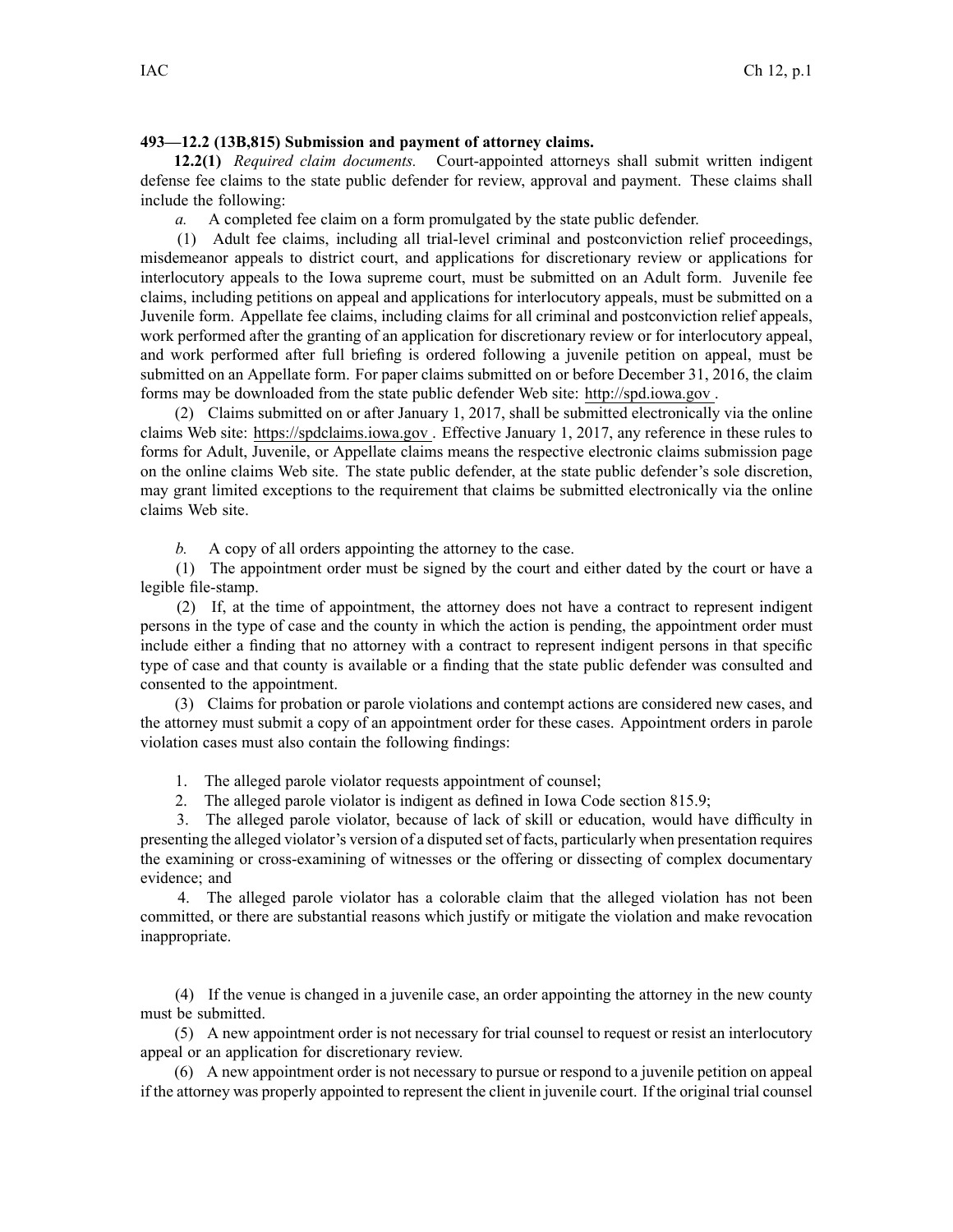withdraws or is removed from the case, the new appellate counsel must attach an order appointing the attorney for the appeal.

(7) An appointment order is not necessary if the state public defender determines the appointment order is unnecessary.

*c.* A copy of any application and court order authorizing the attorney to exceed the attorney fee limitations.

*d.* A copy of any court order that affects the amount to be paid or the client's right to counsel.

*e.* A copy of the dispositional order, the order granting <sup>a</sup> motion to withdraw prior to disposition, procedendo, or other court order documenting the "date of service" for the claim.

*f.* An itemization detailing all work performed on the case for which the attorney seeks compensation and all expenses incurred for which the attorney seeks reimbursement.

(1) The itemization must state the date and amount of time spen<sup>t</sup> on each activity. Time must be reported in tenths of an hour. Time shall be rounded to the nearest tenth of an hour. For example, an attorney spending ten minutes performing an activity shall bill 0.2 hours, while an attorney spending seven minutes performing an activity shall bill 0.1 hours. The time spen<sup>t</sup> on each activity must be separately itemized, excep<sup>t</sup> that one or more activities on the same day, each taking less than 0.1 hours, must be aggregated together with other activities so that the aggregate amount billed is at least 0.1 hours. If an attorney performs only <sup>a</sup> single activity taking less than 0.1 hours for <sup>a</sup> client on <sup>a</sup> day, the attorney may bill 0.1 hours regardless of the precise length of time spen<sup>t</sup> on the activity. If an attorney performs multiple related activities on the same day, such as multiple e-mail or telephone exchanges, the activities must be aggregated together if separately itemizing the activities would result in claiming more time than the attorney actually spen<sup>t</sup> performing the activities.

(2) The itemization shall separately designate time claimed for in-court time, out-of-court time, paralegal time and travel time.

(3) If another attorney performed any of the work, the itemization shall specify the name of the attorney performing each activity. It is permissible to use initials representing the name, so long as an explanation is provided as to the full name for each set of initials with the itemization.

(4) The itemization must be in chronological order.

(5) If the attorney seeks reimbursement for expenses incurred, the itemization must separately state each expense incurred, including any specific information required by rule [493—12.8](https://www.legis.iowa.gov/docs/iac/rule/493.12.8.pdf)(13B).

(6) For paper claimssubmitted on or before December 31, 2016, the itemization must be typed in at least 10-point type on  $8\frac{1}{2}$  × 11" paper. For claims submitted on or after January 1, 2017, the itemization shall be submitted electronically via the Attorney Hours grid on the appropriate claims submission page on the online claims Web site. Separate electronic attachments of itemizations will not be accepted.

*g.* If the attorney was privately retained to represen<sup>t</sup> the client prior to appointment, <sup>a</sup> copy of any representation agreement, written notice of the dollar amount paid to the attorney, and an itemization of services performed and how any funds provided were spen<sup>t</sup> during the period prior to the court appointment. The state public defender will review the amount paid and hours spen<sup>t</sup> before and after the court appointment in determining the appropriate attorney compensation on the claim.

**12.2(2)** *Failure to submit required documents.* Submitted claims for which the entire claim form has not been properly completed or which do not include the documents required by subrule [12.2\(1\)](https://www.legis.iowa.gov/docs/iac/rule/493.12.2.pdf) may be returned to the attorney for additional information and resubmission within the time required by paragraph [12.2\(3\)](https://www.legis.iowa.gov/docs/iac/rule/493.12.2.pdf)*"d."* If the attorney fails to submit all the required documentation to suppor<sup>t</sup> <sup>a</sup> claim, the state public defender may reques<sup>t</sup> additional information or may deny all or <sup>a</sup> portion of the claim.

**12.2(3)** *Timely claims required.* Claims submitted prior to the date of service shall be returned to the claimant unpaid and may be resubmitted to the state public defender after the date of service. Claims that are not submitted within 45 days of the date of service as defined in this subrule may be denied, in whole or in part, as untimely unless the delay in submitting the claim is excused by paragraph [12.2\(3\)](https://www.legis.iowa.gov/docs/iac/rule/493.12.2.pdf) "*f.*" Attorney fees and expenses that are submitted on <sup>a</sup> claim denied as untimely under this subrule may be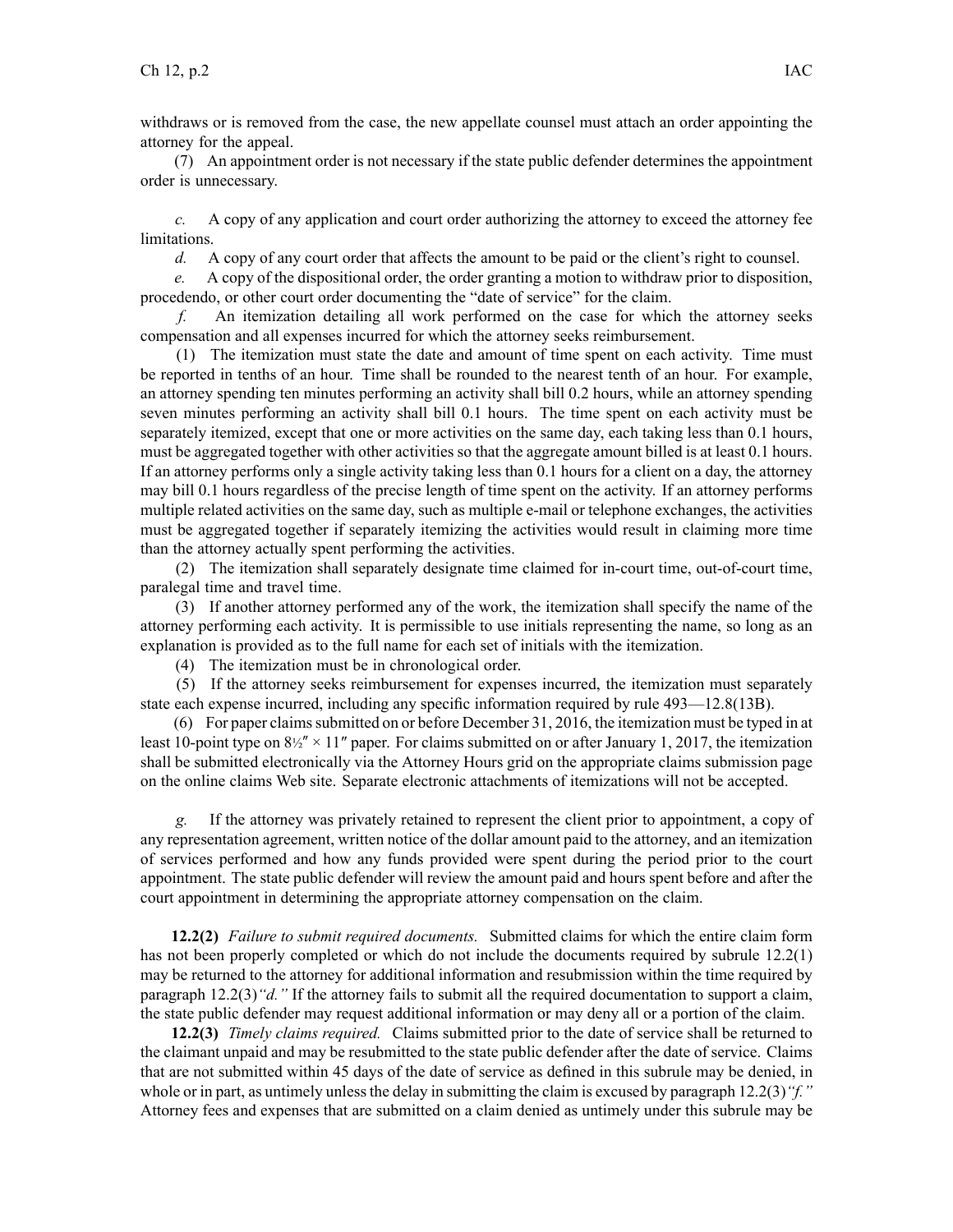resubmitted on <sup>a</sup> subsequent claim that is timely submitted with respec<sup>t</sup> to <sup>a</sup> subsequent date of service in the same case. For purposes of this subrule, <sup>a</sup> probation, parole, or contempt proceeding is not the "same case" as the underlying proceeding.

*a. Adult claims.* For adult claims, "date of service" means the date of filing of an order indicating that the case was dismissed or the client was acquitted, the date of the expiration of the time for appeal from <sup>a</sup> judgment of conviction, the date of <sup>a</sup> final order in <sup>a</sup> postconviction relief case, the date of mistrial, the date on which <sup>a</sup> warrant wasissued for the client, or the date of <sup>a</sup> court order authorizing the attorney's withdrawal from a case prior to the date of a dismissal, acquittal, sentencing, or mistrial. The filing of <sup>a</sup> notice of appeal is not <sup>a</sup> date of service. If <sup>a</sup> motion for reconsideration is filed, the date on which the court rules on that motion is the date of service. For interim adult claims authorized by subrule [12.3\(3\)](https://www.legis.iowa.gov/docs/iac/rule/493.12.3.pdf) or [12.3\(4\)](https://www.legis.iowa.gov/docs/iac/rule/493.12.3.pdf), the date of service is the last day on which the attorney claimed time on the itemization of services.

*b. Juvenile claims.* For juvenile claims, "date of service" means the date of filing of an order as <sup>a</sup> result of the dispositional hearing or most recent postdispositional hearing that occurs while the client is still an active party in the case, the date on which the client ceased to be <sup>a</sup> party, the date of <sup>a</sup> court order authorizing the attorney's withdrawal from <sup>a</sup> case prior to the filing of the final ruling with respec<sup>t</sup> to the client, the date jurisdiction is waived to adult court, the date on which the venue is changed, the date of dismissal, or the file-stamped date of <sup>a</sup> procedendo resulting from <sup>a</sup> petition on appeal. The date of <sup>a</sup> family drug court meeting, family team meeting, staffing, or foster care review board hearing is not <sup>a</sup> date of service.

*c. Appellate claims.* For appellate claims, "date of service" means the date on which the case was dismissed, the date of <sup>a</sup> court order authorizing the attorney's withdrawal prior to the filing of the proof brief, the date on which the proof brief was filed, or the date on which the procedendo was issued.

*d. Notices of action and returned claims.* For claims of any type that are filed as <sup>a</sup> result of <sup>a</sup> notice of action letter or <sup>a</sup> returned fee claim letter, "date of service" means the date of the notice of action letter or returned fee claim letter. But <sup>a</sup> claim that is denied as untimely does not become timely merely because it was resubmitted within 45 days of <sup>a</sup> returned fee claim letter. A timely claim returned to the attorney for additional information shall continue to be deemed timely only if resubmitted with the required information within 45 days of being returned by the state public defender.

*e. Court orders.* For claims of any type that are filed as <sup>a</sup> result of <sup>a</sup> court order after hearing for review of the fee claim, "date of service" means the file-stamped date of the order.

*f. Exceptions to the 45-day rule.* The state public defender may in the state public defender's sole discretion approve <sup>a</sup> claim that was not submitted within 45 days of the date of service only if the delay in submitting the claim was caused by one of the following circumstances:

(1) The death of the attorney;

(2) The death of the spouse of the attorney, <sup>a</sup> child of the attorney, or an employee of the attorney who was responsible for assisting in the preparation of the attorney's fee claims;

(3) A serious illness, injury, or other medical condition that prevents the attorney from working for more than 3 consecutive days and occurs in the last 5 days before the expiration of the 45-day period for timely claims;

(4) The attorney's need to care for the attorney's spouse or child with <sup>a</sup> serious illness, injury, or other medical condition that prevents the spouse or child from working, attending school, or performing other regular daily activities for more than 3 consecutive days and occurs in the last 5 days before the expiration of the 45-day period for timely claims.

(5) Other circumstances in which the state public defender determines, in the sole discretion of the state public defender, that enforcement of the 45-day rule would impose an undue burden and that paymen<sup>t</sup> of the claim should in fairness be made, in whole or in part. The state public defender, in the exercise of such discretion, may consider factors including, but not limited to:

- 1. The extent to which the 45-day rule was violated;
- 2. The justification provided by the attorney;
- 3. The attorney's claim history;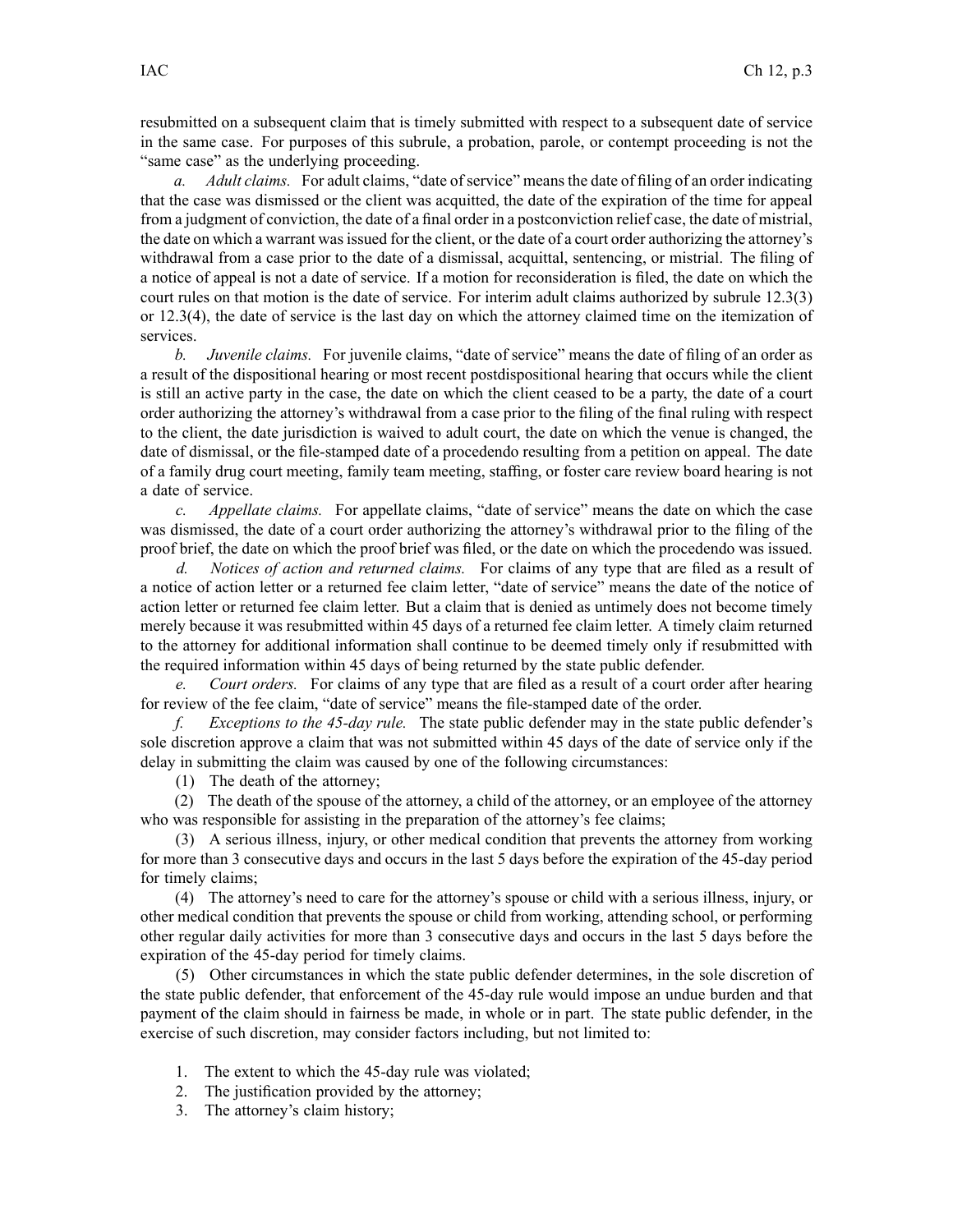4. The extent of prejudice likely to be experienced by the attorney, the state public defender, and any party to the proceeding, including the attorney's client.

Any claim submitted pursuan<sup>t</sup> to subparagraph (1) must be submitted within 45 days of the death of the attorney. Any claim submitted pursuan<sup>t</sup> to subparagraph (2) must be submitted within 30 days of the death that caused the delay. Any claim submitted pursuan<sup>t</sup> to subparagraph (3) or (4) must be submitted within 15 days of the end of the illness, injury, or medical condition that caused the delay. An attorney claiming an exception to the 45-day rule shall submit with the claim <sup>a</sup> letter explaining the applicable exception and written documentation supporting the exception.

**12.2(4)** *Valid appointment required.* Claims for compensation from an attorney appointed as counsel or guardian ad litem may be denied if the attorney was appointed contrary to Iowa Code section [814.11](https://www.legis.iowa.gov/docs/ico/section/814.11.pdf) or [815.10](https://www.legis.iowa.gov/docs/ico/section/815.10.pdf). Claims for which court-appointed counsel at state expense is not statutorily authorized or which are not payable from the indigent defense fund created by Iowa Code section [815.11](https://www.legis.iowa.gov/docs/ico/section/815.11.pdf) shall be denied.

*a. Appellate appointments.* Claims for compensation from an attorney whose appointment as counsel or guardian ad litem at the appellate level does not comply with Iowa Code section [814.11](https://www.legis.iowa.gov/docs/ico/section/814.11.pdf) may be denied in whole or in part.

*b. Trial-level designations.* Claims by an attorney whose appointment in <sup>a</sup> case as counsel or guardian ad litem at the trial level was made on or after July 1, 2009, may be denied in whole or in par<sup>t</sup> if the state public defender filed <sup>a</sup> designation effective at the time of the appointment designating <sup>a</sup> local public defender, nonprofit corporation, or attorney to represen<sup>t</sup> indigent persons in that type of case in the county in which the case was filed, unless the appointment order and any supporting documentation submitted with the claim demonstrate that:

(1) The state public defender's designee and any successor designee have withdrawn from the case or have been offered and declined to take the case; or

(2) The state public defender's designee and any successor designee would have withdrawn from or would have declined to take the case had the appointment been offered.

*c. Trial-level contract attorney preference.* Claims by an attorney whose appointment in <sup>a</sup> case as counsel or guardian ad litem at the trial level was made on or after February 1, 2012, may be denied in whole or in par<sup>t</sup> unless:

(1) At the time of the appointment, the attorney had <sup>a</sup> contract with the state public defender to represen<sup>t</sup> indigent persons in that specific type of case and that county in which the action was pending; or

(2) The appointment order includes <sup>a</sup> specific finding that no attorney with <sup>a</sup> contract to represen<sup>t</sup> indigent persons in that specific type of case and that county in which the action was pending is available or <sup>a</sup> finding that the state public defender was consulted and consented to the appointment; or

(3) After the appointment, the attorney entered into <sup>a</sup> contract with the state public defender, or amended the attorney's existing contract, to represen<sup>t</sup> indigent persons in the specific type of case and the county in which the action was pending, in which case only the portion of the claim for the services performed prior to the effective date of the contract shall be denied.

**12.2(5)** *Scope of appointment.* Claims shall only be paid for services rendered and expenses incurred within the scope of the attorney's court appointment. Any other fees or expenses claimed shall be denied.

*a. Services prior to appointment.* Claims for services rendered or expenses incurred prior to the effective date of the attorney's appointment are not payable within the scope of the attorney's appointment and shall be denied.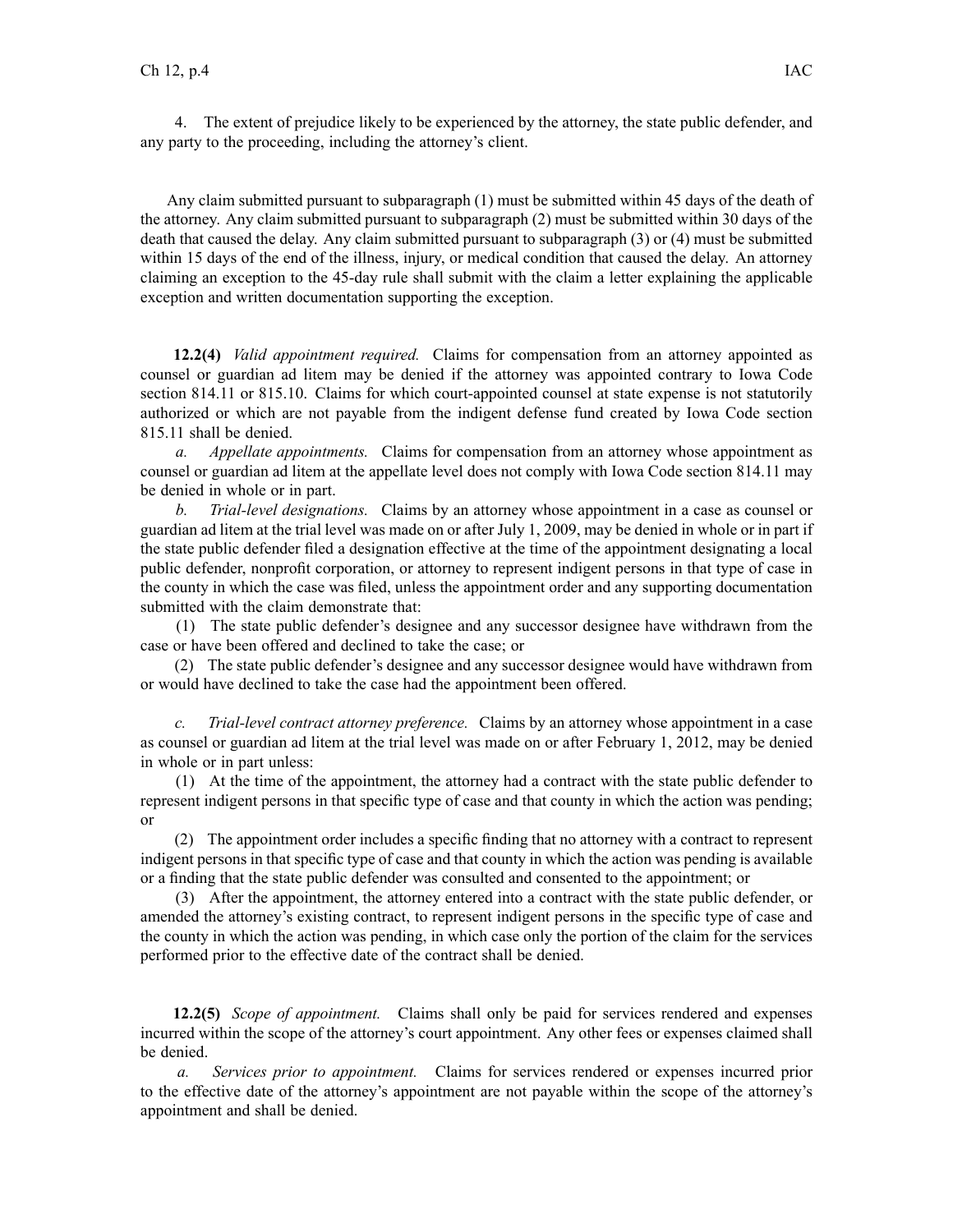*b. Representation of parents after termination of parental rights.* Claims for services rendered or expenses incurred by an attorney for representing <sup>a</sup> paren<sup>t</sup> in <sup>a</sup> child in need of assistance case or termination of parental rights case for work performed after the date on which the termination of that parent's parental rights becomes final, either on appeal or because no appeal was taken, are not payable within the scope of the attorney's appointment and shall be denied.

*c. Guardian ad litem for children over the age of 18.* Claims for services rendered or expenses incurred by <sup>a</sup> guardian ad litem for <sup>a</sup> child who is aged 18 or older and involved in <sup>a</sup> juvenile court proceeding are only within the scope of appointment if the court enters an order appointing the guardian ad litem for the limited purposes of continuing <sup>a</sup> relationship with the child and to provide advice to the child relating to the child's transition plan under Iowa Code section [232.2](https://www.legis.iowa.gov/docs/ico/section/232.2.pdf) beyond the child's eighteenth birthday. The appointment shall end on the date <sup>a</sup> court order relieving the guardian ad litem of further duties or the date of a court order closing the juvenile case, whichever occurs first, and claims for services rendered or expenses incurred after such date shall be denied. Neither <sup>a</sup> paren<sup>t</sup> nor guardian of the child in interest is entitled to court-appointed counsel during the post-age 18 transition period.

**12.2(6)** *Rate of compensation.* Claims for compensation in excess of the applicable rate of compensation established by rule [493—12.4](https://www.legis.iowa.gov/docs/iac/rule/493.12.4.pdf)(13B,815) or in the attorney's contract with the state public defender are not payable and shall be reduced to the applicable rate of compensation.

**12.2(7)** *Excessive claims.* The amount of <sup>a</sup> claim for services provided or expenses incurred that is excessive shall be reduced by the state public defender to an amount which is not excessive. Only reasonable and necessary compensation and expenses will be approved for payment.

**12.2(8)** *Review of claims after contract termination for improper billing practices.* A claim submitted by an attorney whose contract with the state public defender is terminated for improper billing practice shall be paid only to the extent that the claim is supported by authentic, independent, written documentation originating from sources other than the attorney, even if such <sup>a</sup> claim would otherwise be payable under this chapter. Any portion of <sup>a</sup> claim for <sup>a</sup> service performed or expense incurred that is not independently verified by such documentation is not payable under the contract and shall be denied.

*a. Acceptable documentation.* Independent, written documentation that may suppor<sup>t</sup> <sup>a</sup> claim for services performed or expenses incurred by the attorney includes, but is not limited to:

(1) Affidavits of clients, witnesses, prosecutors, service providers, department of human services staff, court staff, or other persons who can verify that the attorney performed <sup>a</sup> service for <sup>a</sup> specific length of time on a specific day. Affidavits from employees of the attorney or the attorney's firm, family members of the attorney, or other attorneys within the same law firm as the attorney are not independent documentation and are insufficient to confirm <sup>a</sup> claim for <sup>a</sup> service performed or expense incurred.

(2) Court orders or other documents in the court file that verify the attorney's attendance at <sup>a</sup> court proceeding, as well as the date, time, duration, and location of the proceeding.

(3) Deposition transcripts and other records of the certified shorthand reporter that verify the attorney's attendance at <sup>a</sup> deposition, as well as the date, time, duration, and location of the deposition.

(4) Records of <sup>a</sup> jail or correctional facility that document the date, time, and duration of visits, telephone calls, or videoconferencing sessions with clients or witnesses in custody in the facility.

(5) Records of <sup>a</sup> telecommunication provider that verify the length of telephone calls, long-distance expenses, or fax expenses.

(6) Records of an online legal research service that document the date, time, duration, and nature of legal research performed.

(7) Calculations from mapping software, such as MapQuest or Google Maps, of the distance traveled to <sup>a</sup> location where <sup>a</sup> verified service was provided.

(8) Original printed receipts for expenses incurred.

*b. Pending claims.* Any claims submitted by an attorney that have not ye<sup>t</sup> been approved by the state public defender when the attorney's contract with the state public defender is terminated for improper billing practicesshall be returned to the attorney. The attorney may resubmit any claim returned in its entirety, or <sup>a</sup> portion thereof, within the time required by paragraph [12.2\(3\)](https://www.legis.iowa.gov/docs/iac/rule/493.12.2.pdf)*"d,"* with the additional